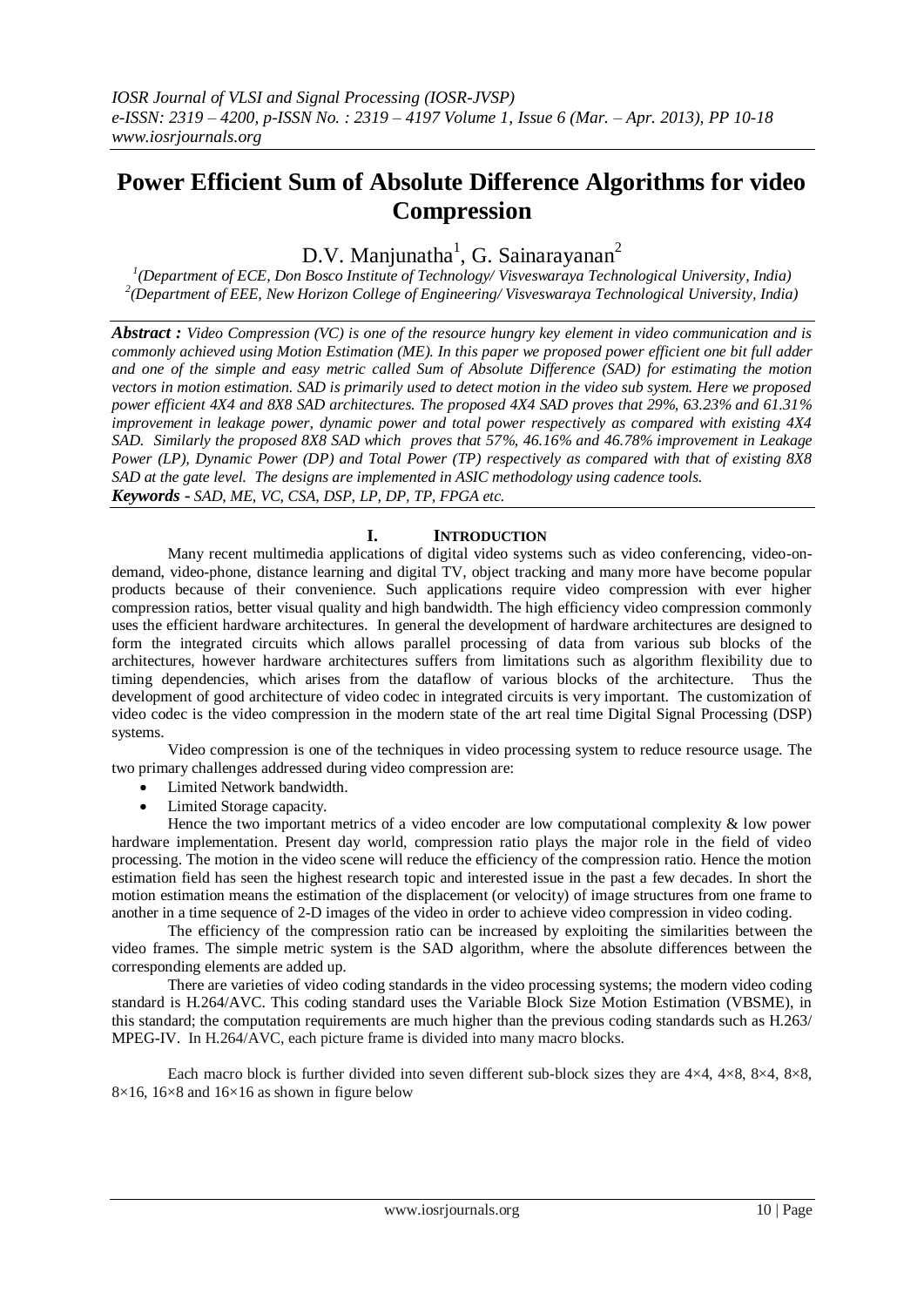

### **Figure 1: Different block sizes of motion estimation in h.264.**

In this work we first identify the low power architecture at the level of 1bit addition (full adder) here five full adder architectures are synthesized based on, which architecture is giving the low power solution, such a full adder is used in the ripple carry parallel adder and the carry save adders, then these adders are used in basic sub block sizes of VBSME such as 4X4 and 8X8 are used in SAD architectures. Using these two SAD architectures remaining SAD architectures can be obtained for achieving variable block size motion estimation in video coding (compression). There are many tradeoffs encountered during the design of such modules (will be discussed in results section).

## **II. RELATED WORK**

Several methods of finding the motion vectors have been presented in the literature, where there is a tradeoff between the power dissipation, area and the latency in the optimality of hardware implementation. The work presented by [1-6] shows that motion estimation aims at reducing the temporal redundancy between successive frames in a video sequence. Innovation has put much emphasis on improving the video-coding giving rise to new standard H.264/AVC [7, 8].

The coding efficiency in this new standard is increased to about 40–60% as compared with the Motion Picture Experts Group (MPEG)-2 and H.263 standards. Chen et al. [9] have presented H.264/AVC encoder which employs 1024 SAD processing Elements (PE) which uses 305k gates. Vanne et al. [10] have proposed SAD architecture and compared much architecture in terms of area and delay.

Yufei et al. [11] proposed the SAD architecture with  $1<sup>st</sup>$  and  $2<sup>nd</sup>$  stage pipeline; Stephan Wong, et al. [13] describes the parallel hardware implementation of the SAD operation in field-programmable gate arrays (FPGAs). A novel SAD16 unit which performs a 16 x1 SAD operation is proposed by C Hisham, et al [14], the work done in [9-13] presented the SAD architectures in terms of gate count and delay optimization.

The work by S. Kappagantula, et al. [15] presents that the two types of redundancies can be reduced using the predictive coding but more compensation can be reached by using it together with motion estimation. The work by S. Vassiliadis, et al. [16] proposes that the sum of absolute differences algorithm is used in determining the motion vectors in video coding. This paper is organized as follows: Section 3 describes the various existing gate level realizations and the proposed low power 1-bit binary full adder. Section 4 describes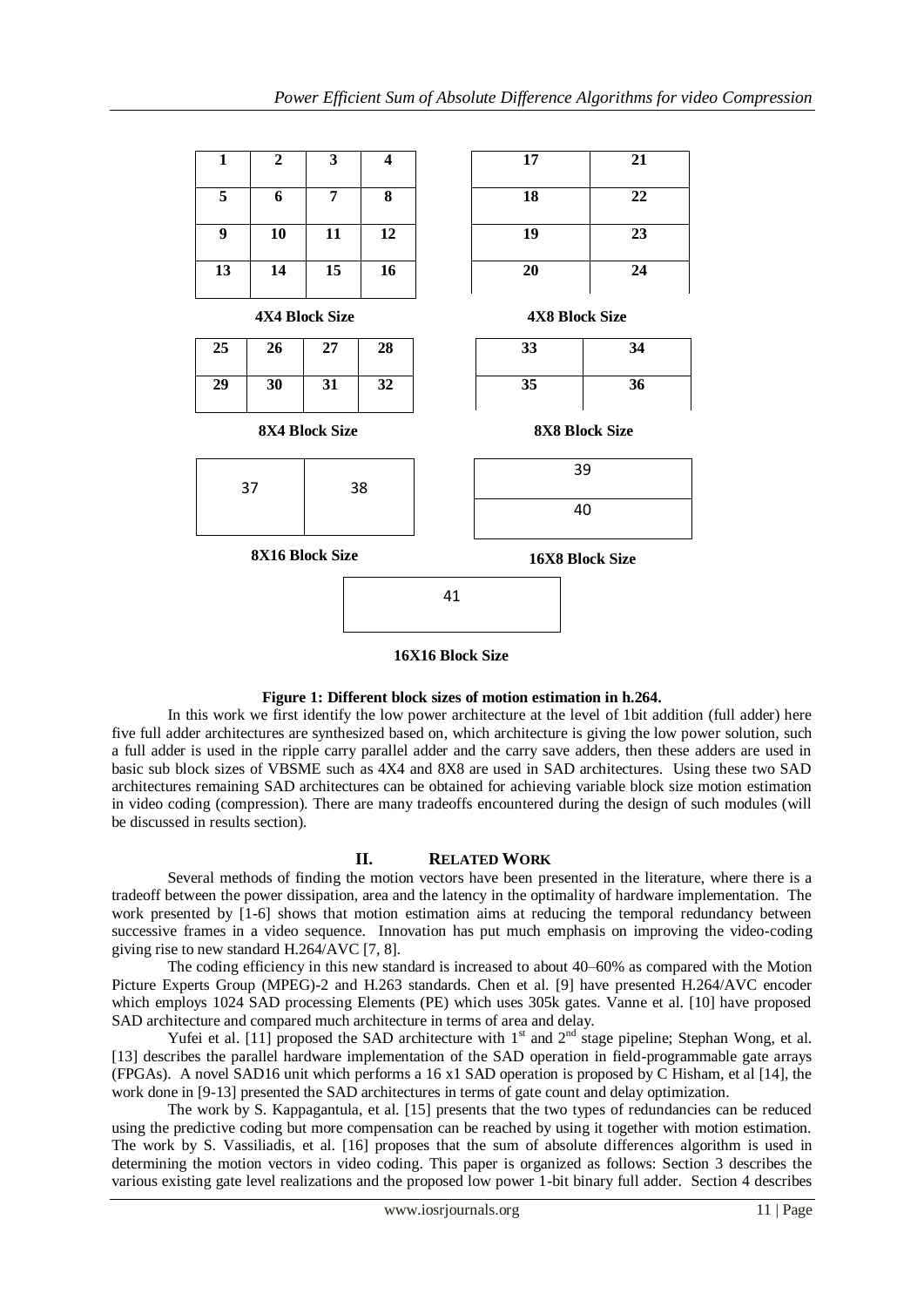the higher order adder architectures in the adder exploration. Section 4 gives the details about the existing and proposed SAD architectures at 4X4 (16 samples) and 8X8 (64 input samples) level. Section 5 describes the results and discussion, finally we conclude in section 6.

### **III. 1BIT ADDER ARCHITECTECTURES**

The 1bit adder is the most basic elements of many critical data paths of the digital arithmetic circuits and digital signal processors. A 1 bit full adder is basically a combinational logic circuit, which performs binary addition operation on 3 single bit binary numbers and produces two outputs called sum and the carry. There are many efficient full adder architectures in the literature namely i) 2 EXNOR gate and 1 MUX architecture ii) 1 EXNOR and 2 MUX based Full adder iii) EXOR, AND & OR gate Architecture iv) EXOR and Nand Gates Architecture and v) The proposed low power NAND, AND & OR Gate architecture.



**Figure 2: EXNOR & MUX architecture of Full Adder**



 **Figure 3: 1 XNM EXNOR & MUX based Full adder**



 **Figure 4: EXOR, AND & OR gate Full adder**



 **Figure 5: EXOR and Nand gates Full Adder**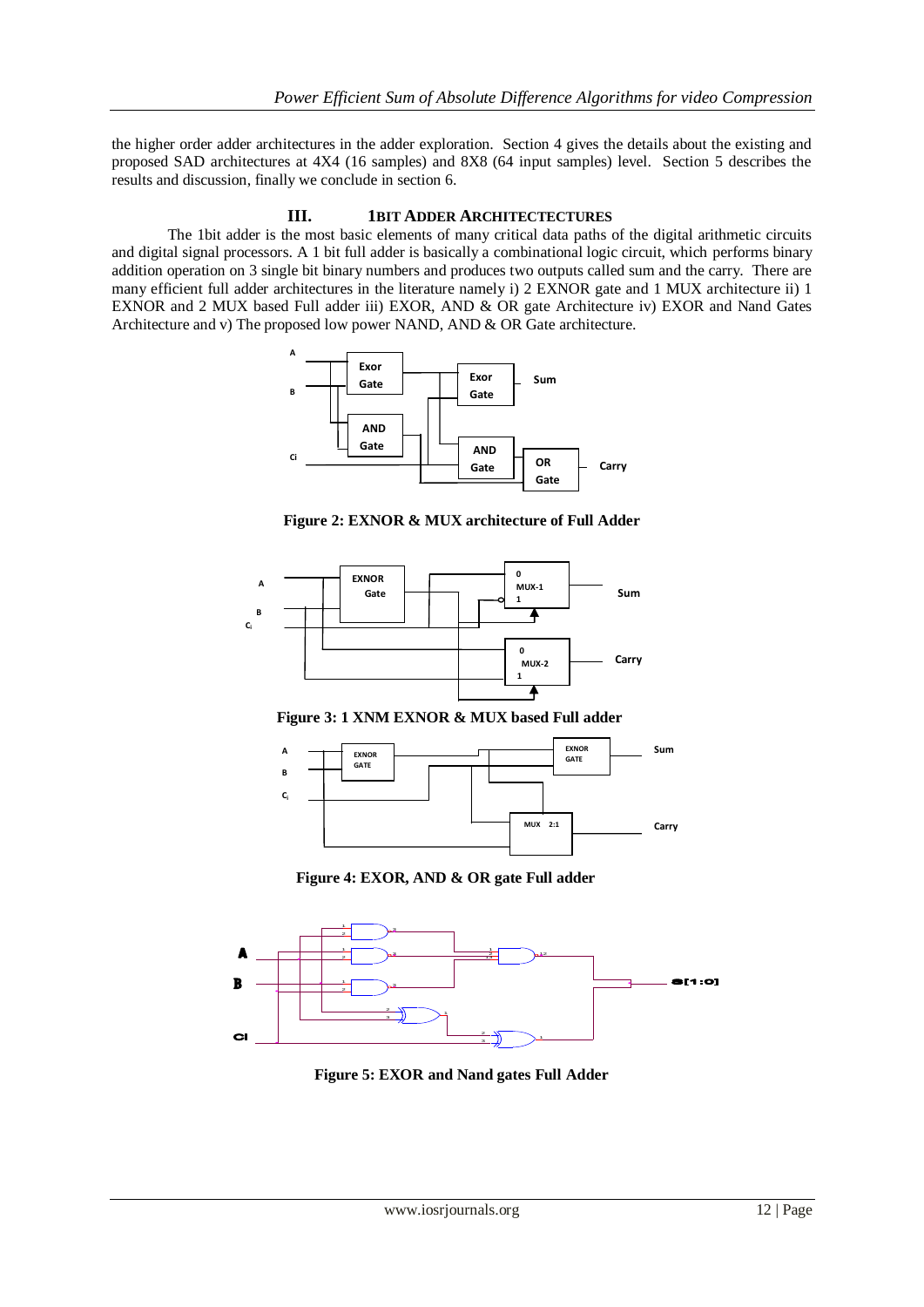

 **Figure 6: Proposed NAND, AND & OR gate full adder architecture**

Out of the above five full adder architectures the proposed NAND, AND & OR gate architecture of full adder consumes low power, in this proposed architecture the carry generation is faster and the overall power consumption is made to below.

#### **IV. ADDER EXPLORATION**

The multi bit binary addition is the most important operation used in arithmetic operation on digital video / image processors. Hence multi bit adders are the most important blocks in building digital systems. The key challenge addressed in this work is the low power multi bit adders.

Various adder architectures have been proposed in the literature covering wide range of performance goals, but the suitability of the adder architectures for cell based design and hardware synthesis has been the very important for the low power addition, based upon the latency there are three adder architectures they are

**4.1 Ripple Carry**: It is the simplest architecture for an n-bit adder, intermediate carries are generated sequentially. It has smallest area, longest delay & consumes lowest power when two multi bit binary numbers are added. The ripple carry adder architecture is as shown in figure 7.



 **4.2 Carry Look Ahead:** Here the carry is generated in parallel to reduce the processing delay. Hence it is faster than ripple carry architecture, and it consumes more area and power



**4.3 Carry Save Addition:** when multi bit addition is required then the low power adder called the Carry save adder is used which give very low power. The carry save adder circuit is as shown below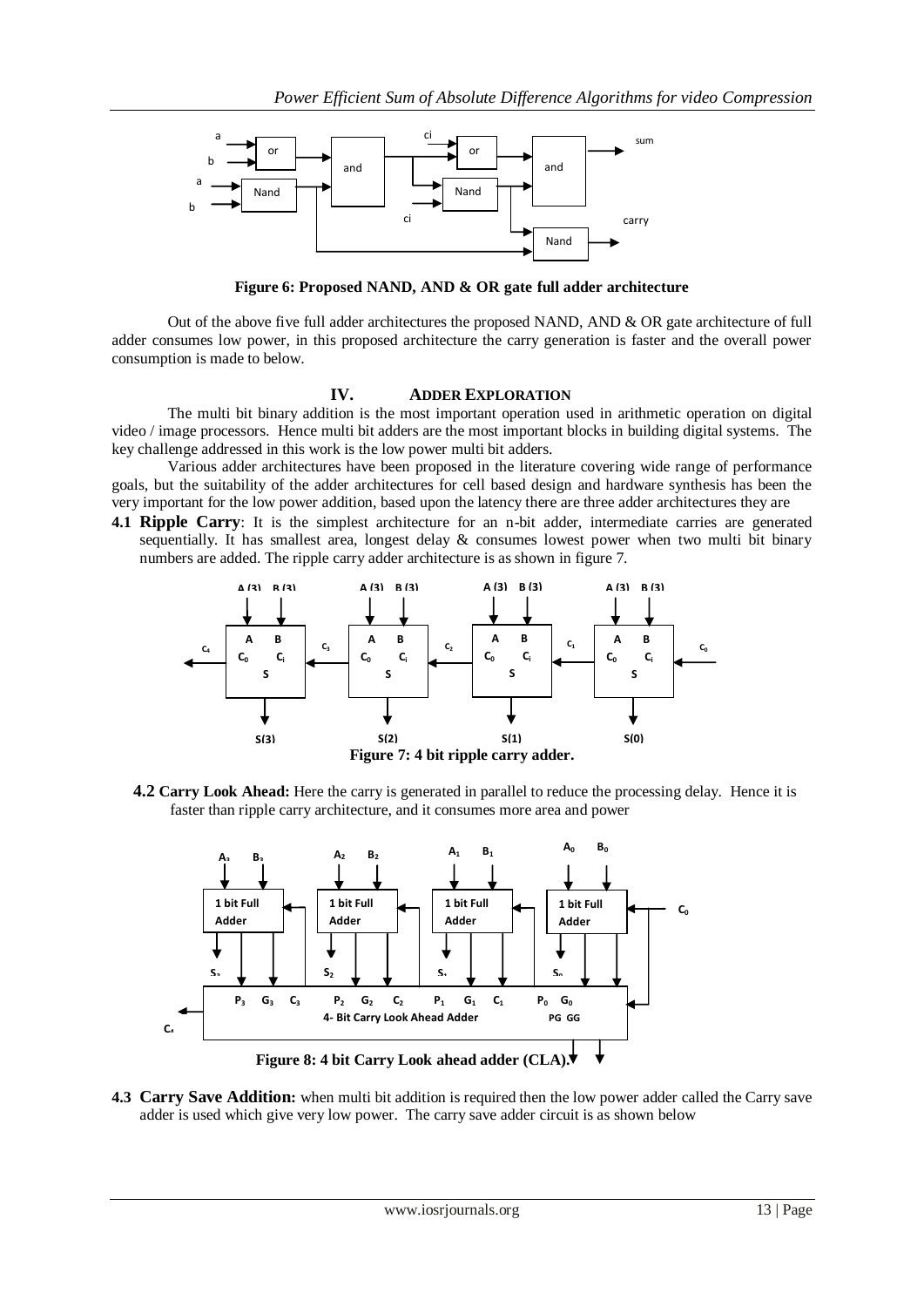

The multi bit binary addition is the most important operation used in arithmetic operation on digital video / image processors. Hence multi bit adders are the most important blocks in building digital systems. The key challenge addressed in this work is the low power multi bit adders.

## **V Sad Architectures**

The sum of absolute differences (SAD) is the most repeated operation in block matching motion estimation subsystem. SAD algorithm is used for measuring the similarities between the images by calculating the absolute differences between the pixels of the image (Template image) and their corresponding ones (search image) in the macro block and then these differences are added up to result in the similarity block. It requires only two basic mathematical operations addition  $\&$  shifting. The SAD algorithm is the simplest metric which considers all the pixels in the block for computation and also separately, which makes its implementation easier and parallel, due to its simplicity this algorithm is one of the fastest and can be used widely in block motion estimation and object recognition. This paper proposes the 4X4, 8x8 sum of absolute differences algorithm used in motion estimation of video compression. The architecture is able to perform a full motion search on integral multiples of 4X4 and 8x8 blocks sizes. The block and hierarchy diagrams of Sum of Absolute Difference are shown in figures 10 and 11 respectively.



**Figure 10: Block Diagram of 8X8 Sum of Absolute Difference block**.

The sum of absolute difference architecture hierarchy is as shown below: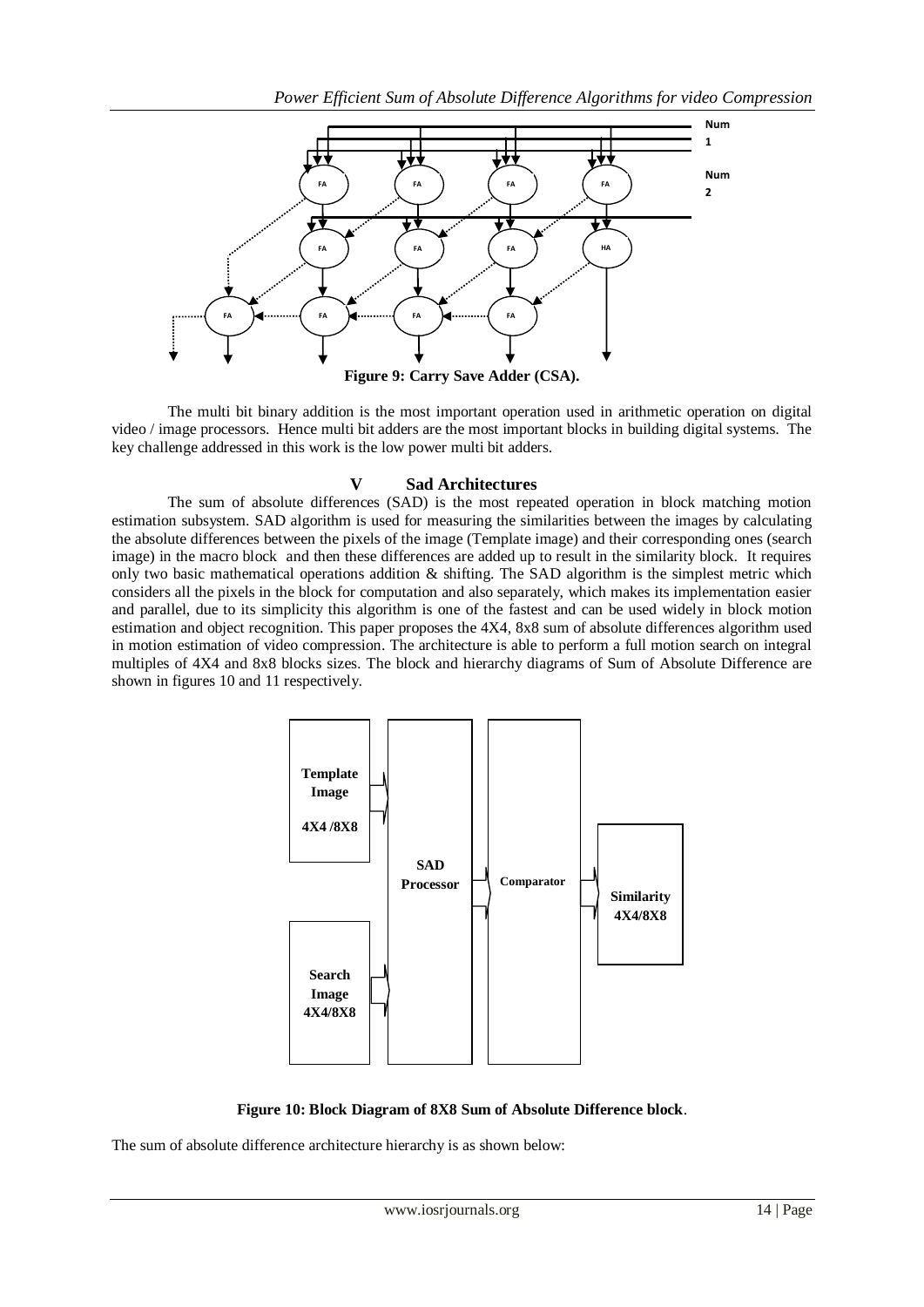

**Figure 11: Hierarchy of sum of absolute difference block**

Typical steps involved in fully parallel sum of absolute difference architecture are:

- \* Perform absolute difference of all the pixels (of a block of video).
- Perform sum of all the absolute differences.
- Select block with minimum difference value.

## **VI Results and Discussion**

In this paper both 4X4 and 8X8 sum of absolute difference algorithms are implemented in three different ways they are

- 1. Implementation of SAD using normal existing ripple carry adder (which uses existing NAND and EXOR gates full adder).
- 2. Implementation of SAD using proposed ripple carry adder (which uses proposed NAND, AND & OR gate architecture for full adder).
- 3. Implementation of SAD using proposed carry save adder (which uses proposed NAND, AND & OR gate architecture for full adder).

The above SAD architectures were implemented in ASIC methodology. The architectures are modeled using verilog coding, functionally verified using modelsim and synthesized using RTL compiler. The results are tested using 180nm technology library of c adence EDA tools, the results are presented at 1 bit adder, 4X4 SAD and 8X8SAD levels as shown below:

| <b>Particulars</b>                                | $LPn$ W | DP <sub>n</sub> | <b>Total</b><br>Power nW | <b>Delay T</b><br>in Ps | Area in<br>Sq<br><b>Microns</b> |
|---------------------------------------------------|---------|-----------------|--------------------------|-------------------------|---------------------------------|
| Full Adder using EXOR &<br>Nand gates existing    | 96.144  | 492.446         | 588.590                  | 157                     | 24                              |
| proposed Full Adder using<br>EXOR, AND & OR Gates | 51.390  | 314.024         | 365.414                  | 276                     | 19                              |

**Table1: Full adder synthesis results Using 180 nano meter Technology**

| <b>Particulars</b>                                  | $LP \mu W$ | $DP \mu W$ | <b>Total Power</b><br>$\mu$ W | <b>Delay T</b><br>in Ps | Area in Sq<br>microns |
|-----------------------------------------------------|------------|------------|-------------------------------|-------------------------|-----------------------|
| 4X4 SAD using normal existing<br>ripple carry adder | 26.13      | 440.94     | 467.07                        | 01561                   | 17283                 |
| 4X4 SAD using proposed ripple<br>carry adder        | 18.55      | 162.13     | 180.68                        | 02666                   | 5492                  |
| 4X4 SAD using proposed carry<br>save adder          | 25.15      | 500.15     | 525.30                        | 04490                   | 6397                  |

**Table2: 4X4 SAD synthesis results Using 180 nano meter Technology.**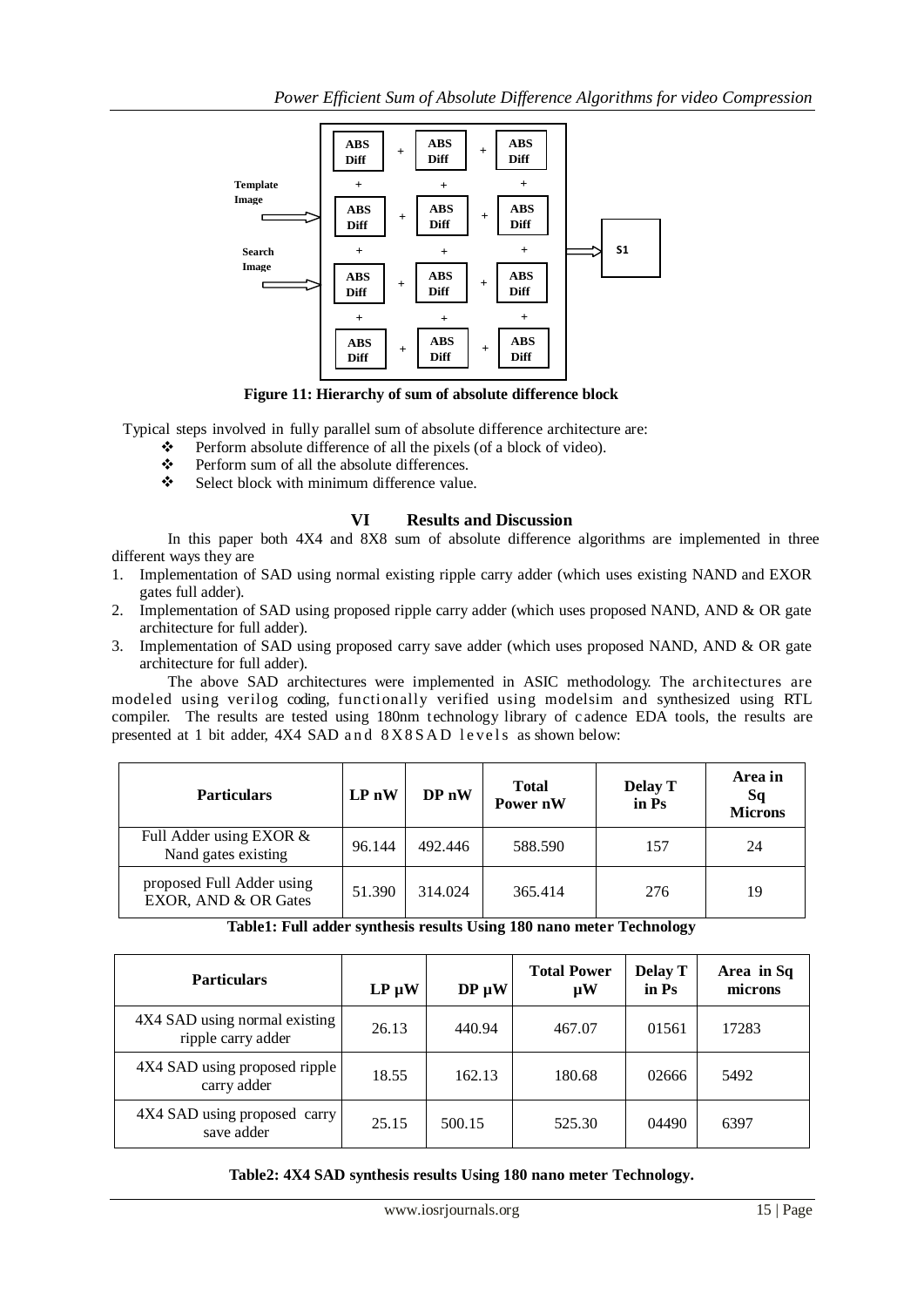| <b>Particulars</b>                                  | $LP \mu W$ | $DP \mu W$ | <b>Total Power</b><br>$\mathbf{u}$ W | <b>Delay</b><br>T in Ps | Area in Sq<br>microns |
|-----------------------------------------------------|------------|------------|--------------------------------------|-------------------------|-----------------------|
| 8X8 SAD using normal existing<br>ripple carry adder | 119.61     | 1980.34    | 2099.95                              | 5059                    | 30643                 |
| 8X8SAD using proposed ripple<br>carry adder         | 85.23      | 1738.71    | 1823.94                              | 5473                    | 26080                 |
| 8X8 SAD using proposed carry<br>save adder          | 51.31      | 1066.23    | 1117.54                              | 4954                    | 12999                 |

**Table3: 8X8 SAD synthesis results Using 180 nano meter Technology.**

## **Note: LP = Leakage Power; DP = Dynamic Power; T = Delay; A = Area;**

The synthesis snap shot diagrams of both proposed 4X4 SAD and 8X8 SAD are as shown below



**Figure12: Synthesis snapshot of proposed 4X4 Sum of Absolute Difference**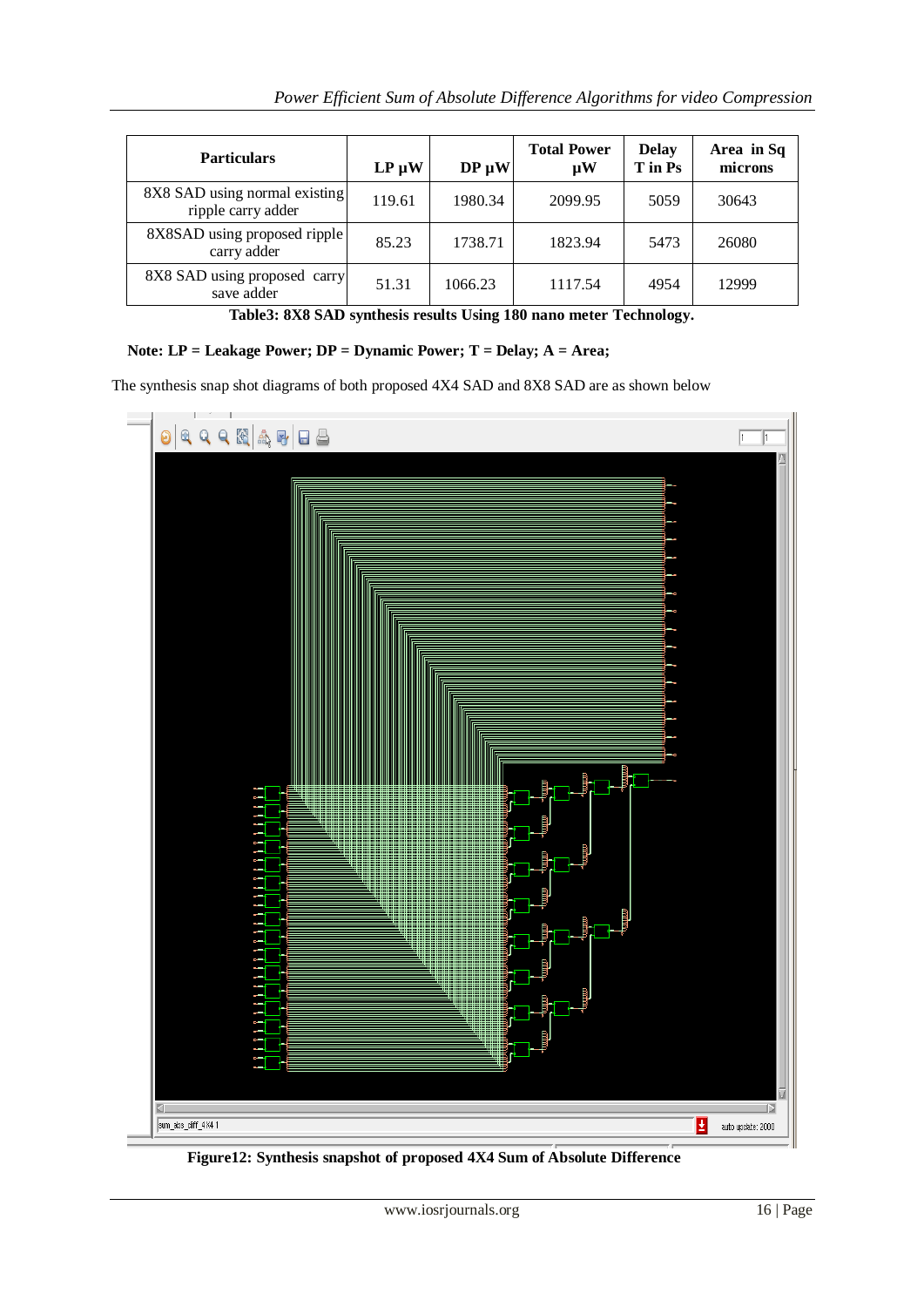

 **Figure 13: Synthesis snapshot of proposed 8X8 Sum of Absolute Difference**

Looking at the synthesis results tabulated in the above tables, the following are the salient features of the paper.

- 1. The proposed 4X4 SAD using ripple carry adder structure proves that 29% improvement in leakage power dissipation, 63.23% improvement in dynamic power dissipation and 61.31% improvement in the total power dissipation as compared with existing 4X4 SAD using ripple carry adder at the gate level
- 2. In 8X8 SAD using proposed ripple carry adder about 28.70% improvement in leakage power dissipation and 12.20% improvement in dynamic power dissipation and 13.14% improvement in the total power dissipation as compared with 8X8 SAD using existing ripple carry adder.